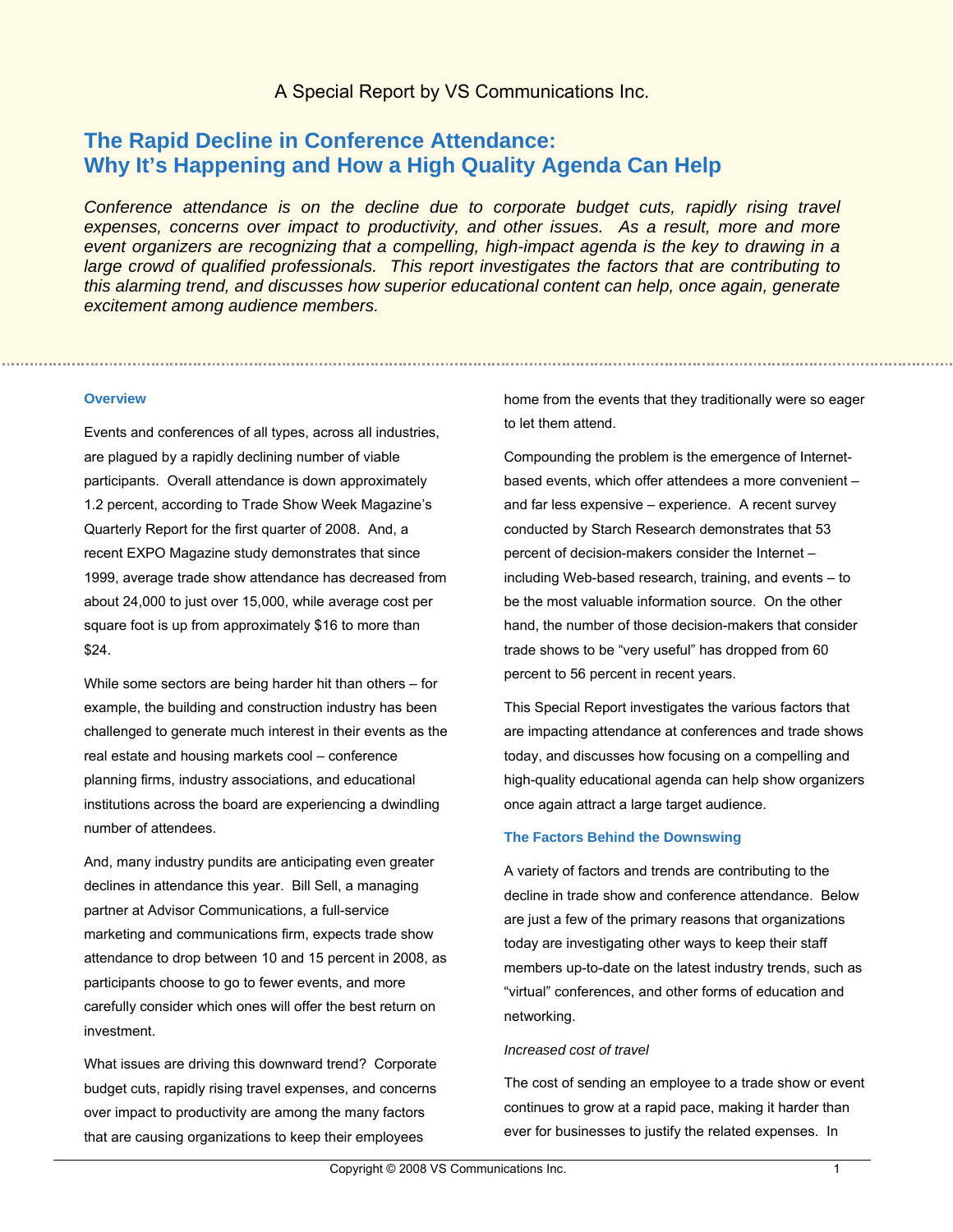fact, the National Business Travel Association (NBTA), in its 2008 US Business Travel Overview and Forecast Report, expects overall travel costs to increase between six and eight percent this year.

What's behind these rising expenses?

- Increasing fuel costs are driving airfare prices way up. The major airlines have hiked their rates an average of more than 6.2 percent for coach seats, and more than 12 percent for business-class seats, according to the Sabre Travel Network.
- Industry surveys show that the cost of a hotel stay has risen over 15 percent in the past three years. And, the NBTA predicts an additional hike of five to seven percent in 2008.
- Car rental rates are up almost seven percent, according to the NBTA.

Additionally, rising oil prices are making even local business travel cost-prohibitive for today's organizations. The University of Southern California's Lusk Center expects crude oil prices to remain between 50 and 60 per barrel for the foreseeable future. However, some analysts, including Frank Holmes, who manages the US Global Investors' Global Resource Fund, believe that 100 dollars per barrel in the near term is a very real possibility.

# *Corporate cost-cutting*

As corporate operating budgets continue to experience major cuts across the board, many companies are looking at travel as the area that requires the greatest restrictions. While the amount of money spent on business travel had been experiencing some moderate growth, based on NBTA studies, that rate of growth has begin to level off significantly.

Kevin Mitchell, the chairman of the Business Travel Coalition, an association that represents corporate travel buyers, claims that "travel policies are tighter, and they're being enforced."

Mark Kozicki, vice president of commercial products for MasterCard, agrees, stating that companies are becoming far more diligent when it comes to monitoring and controlling their employees' travel-related expenses.

As a result, more and more activities that require travel – including trade shows and conferences – are being classified as "non-essential", and are being slashed from operating budgets.

But, travel isn't the only place that companies are looking to achieve savings. The budgets that are available for the types of products that companies evaluate and/or buy at the conferences they attend are also decreasing. For example, increases in IT spending are expected to be quite modest this year, while purchases of office equipment and furniture are expected to decline significantly.

# *Impact to productivity*

With more and more companies initiating layoffs (headcount reduction plans were up as much as 18 percent at the end of 2007, based on a report by outplacement firm Challenger, Gray, and Christmas) and operating as "lean" as possible – employing just enough staff to cover all major functional areas – few have bodies to spare. When an employee leaves the office for several days to attend a trade show or conference, their job will either go un-done, or be forced on another worker who is likely already over-burdened.

But, the problem doesn't end there. A recent Airline Travelers Association report claims that the airline industry will continue to operate at or near capacity, cramming in as many flights as the Transportation Department will allow. This will exacerbate existing air traffic control problems, which already cause significant delays in air travel. Companies are concerned that these delays will result in additional loss of productivity, as employees may be out of the office even longer than originally anticipated.

# **Reversing the Trend: Attracting Attendees with Compelling Content**

With more and more companies limiting the number of trade shows their employees attend, it becomes more important than ever for conference coordinators to clearly differentiate their events from the thousands of others out there. Today's attendees need a compelling reason to choose one specific trade show or conference over another – and it is up to the event organizer to give them one.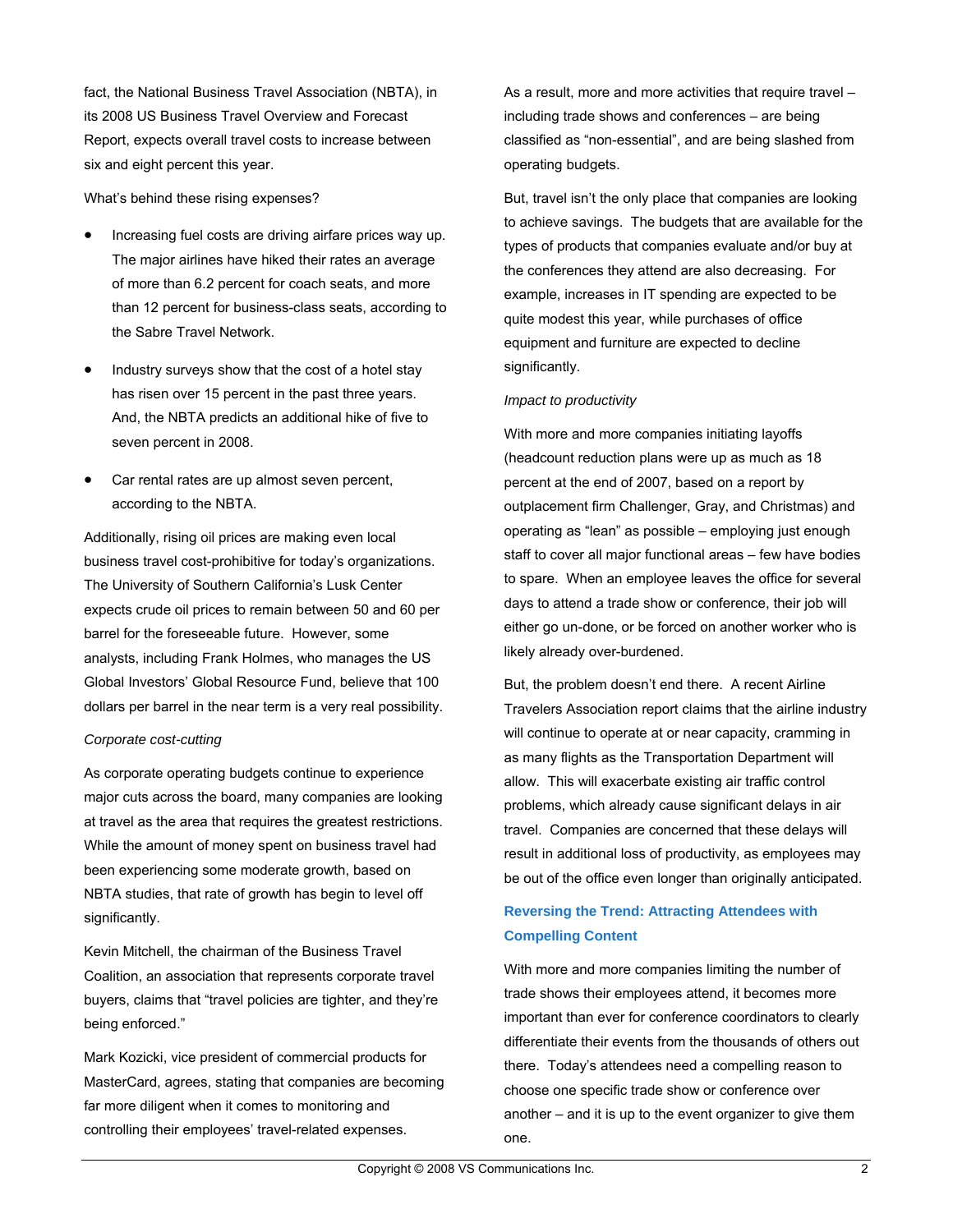Many experts recommend hosting smaller events that are more targeted and more focused to appeal to a specific demographic, as opposed to the large-scale "one size fits all" approach many show planners like to take. Dedicated time for peer networking, such as industry- or job functionspecific roundtable discussions, is also appealing to potential conference attendees.

While the perception of many is that some trade shows have become little more than multi-day sales pitches, designed to provide exhibitors with unfettered access to target buyers, many potential attendees still hold out hope that they will derive real value from the time spent at a conference, and will walk away with new tips and techniques that will help both themselves, and their organizations.

The reasons why people attend conferences and trade shows have shifted dramatically over the past several years. According to Ed Rigsbee, a renowned expert in trade association conferences, and author of *The Art of Partnering*, "golf and partying is not their motivation, but rather a desire to obtain new strategies, tactics, and the skills necessary to improve their business."

A 2007 survey commissioned by Modern Media and conducted by survey programming and reporting firm Decipher supports this claim. Approximately 66 percent of conference participants polled cited the need to gather reliable and credible information as one of the primary reasons they attend industry events.

And, the Westerfield Group's Trade Show Marketing Report concurs, stating that, "increasingly, conference audiences want something tactical they can benefit from immediately upon returning to their desks."

Therefore, the solution to the current attendance problem is a simple one. By focusing less on vendor exhibits and other "hype", and more on the educational content, organizers can develop the kind of high-impact agenda that will lend a sense of credibility, importance, and value to their event. As a result, potential attendees will be more likely to view the trade show or conference as one that is more than just a series of sponsorships and sales pitches, but as one that will empower them with new skills, knowledge, and insight into the issues that they care most

about. This, in turn, will help generate renewed excitement and lead to increased participation.

How can this be accomplished? Some of the best ways to develop superior conference content include:

- Soliciting and choosing knowledgeable, respected, and unbiased speakers, such as analysts or industry experts – not vendors or other exhibiting companies, who many attendees feel are simply giving sales pitches.
- Selecting innovative topics and ideas that relate directly to the issues and challenges that audience members face on a daily basis.
- Incorporating interactive sessions, panel discussions, and other new formats, instead of just traditional lecture-style presentations.

While the agenda is clearly one of the most important aspects of today's events, there are other ways to help entice a larger, more qualified base of attendees. Once the content has been developed, the word needs to get out to the target audience. Embarking on aggressive promotional campaigns that include multiple channels (direct mail, telemarketing, trade press, the Web, etc.) can ensure that all potential attendees are made aware of the event and its benefits. ■■■